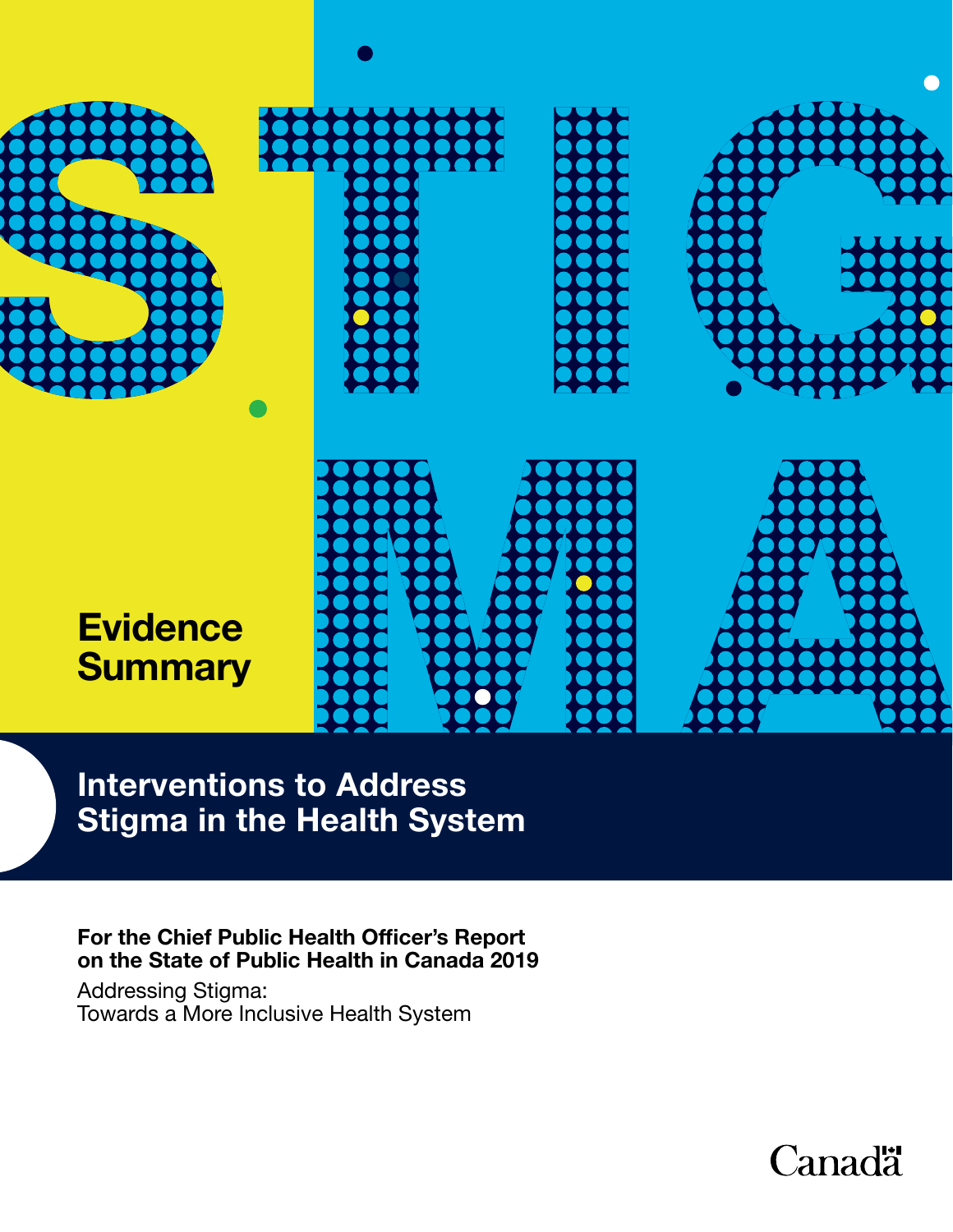# Table of Contents

| <b>Key Messages</b>                               | 3  |  |
|---------------------------------------------------|----|--|
|                                                   |    |  |
| <b>Summary of Interventions to Address Stigma</b> | 4  |  |
| <b>Background</b>                                 | 9  |  |
| <b>Methodology</b>                                | 10 |  |
| <b>Limitations</b>                                | 11 |  |
| Scope                                             | 11 |  |
| Literature search                                 | 11 |  |
| <b>Using the Evidence to Support Stigma</b>       |    |  |
| <b>Interventions and Intervention Research</b>    | 12 |  |
| Key steps in intervention research                | 12 |  |
| <b>Summary of the State of Stigma</b>             |    |  |
| <b>Intervention Research</b>                      | 13 |  |
|                                                   |    |  |
|                                                   |    |  |
| <b>References</b>                                 | 14 |  |

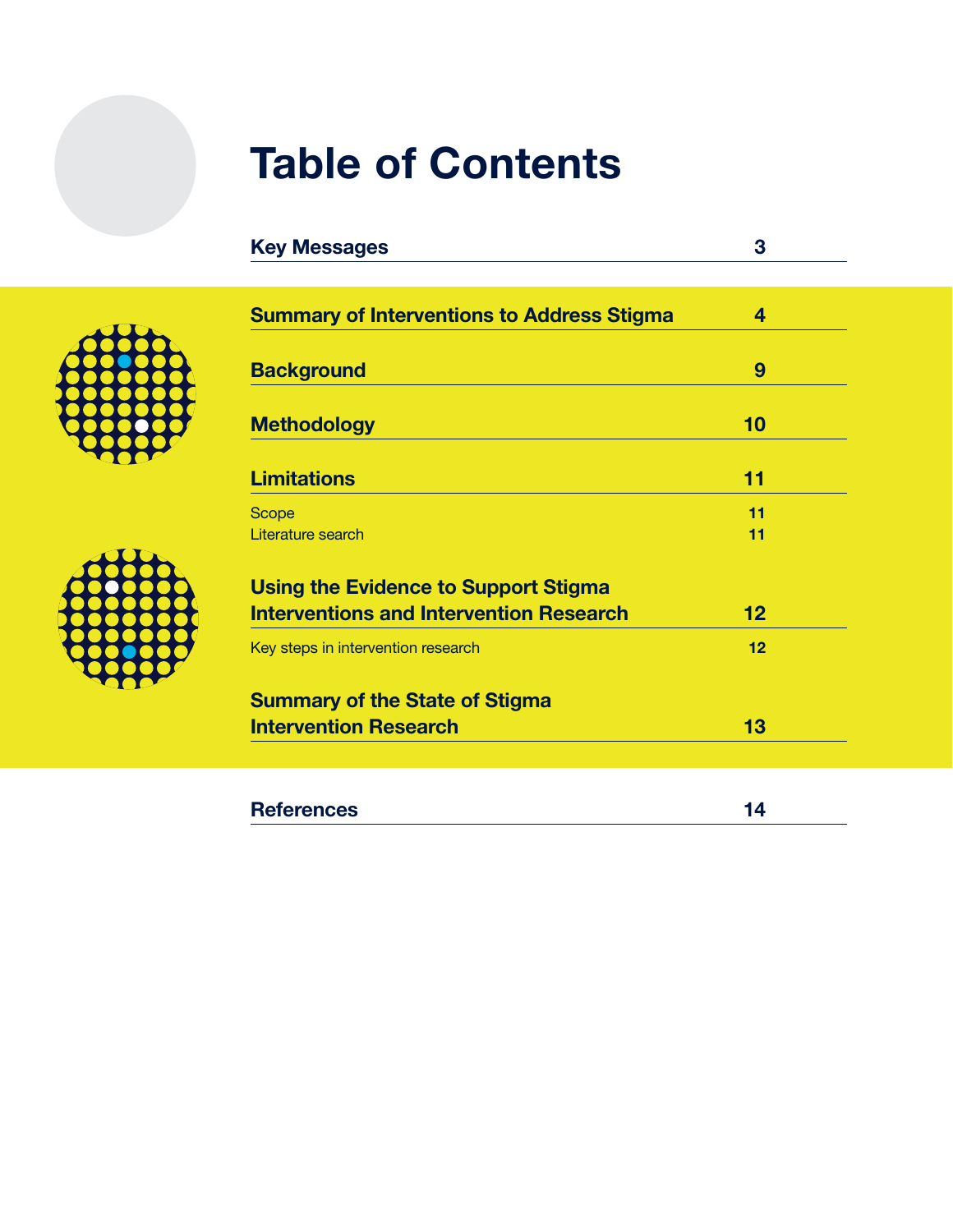<span id="page-2-0"></span>

- This evidence summary complements the *[Chief Public Health Officer's Report on the](https://www.canada.ca/en/public-health/corporate/publications/chief-public-health-officer-reports-state-public-health-canada/addressing-stigma-toward-more-inclusive-health-system.html)  [State of Public Health in Canada 2019:](https://www.canada.ca/en/public-health/corporate/publications/chief-public-health-officer-reports-state-public-health-canada/addressing-stigma-toward-more-inclusive-health-system.html)  [Addressing Stigma – Towards a More](https://www.canada.ca/en/public-health/corporate/publications/chief-public-health-officer-reports-state-public-health-canada/addressing-stigma-toward-more-inclusive-health-system.html)  [Inclusive Health System](https://www.canada.ca/en/public-health/corporate/publications/chief-public-health-officer-reports-state-public-health-canada/addressing-stigma-toward-more-inclusive-health-system.html).*
- The purpose of this summary is to provide additional details on the effectiveness of anti-stigma interventions, with a focus on those within the health system.
- A rapid review was conducted in 2019 on stigma and health, including interventions to address stigma in the health system. Articles were reviewed by stigma type and intervention level.
- An evidence summary table has been organized by intervention level and includes interventions specific to health conditions (i.e., mental illness, substance use, and HIV infection) and social identities (i.e., First Nations, Inuit, and Métis peoples, African, Caribbean, and Black Canadians, and LGBTQ2+ people).
- The following research has been highlighted:
	- Population level: interventions to reduce stigma using mass-media and in media coverage, and evaluating inclusive policies
	- Institutional level: interventions to address stigma and build cultural competence and cultural safety with healthcare providers and organizations
	- Interpersonal level: interventions to reduce stigma through contact and education and interventions to address implicit bias
	- Individual level: interventions that challenge internalized stigma
- This is an emerging area of inquiry, and the quantity and quality of research varies by stigma topic and intervention level. Research reviews are frequently unable to draw clear conclusions about what works, for whom, and in what context. More work is needed to support rigorous intervention development, implementation, and research, particularly related to multi-level interventions, behaviour change, impacts on health outcomes, and approaches that reach across stigmas.
- This evidence summary should be read with the [full report](https://www.canada.ca/en/public-health/corporate/publications/chief-public-health-officer-reports-state-public-health-canada/addressing-stigma-toward-more-inclusive-health-system.html) and the *[What We Heard](https://www.canada.ca/en/public-health/corporate/publications/chief-public-health-officer-reports-state-public-health-canada/addressing-stigma-what-we-heard.html)* report, to understand broader perspectives on the impact of stigma and potential ways to address it.
- The findings from this evidence summary can be used in conjunction with the **Stigma** [Pathways to Health Outcomes Model](https://www.canada.ca/en/public-health/corporate/publications/chief-public-health-officer-reports-state-public-health-canada/addressing-stigma-toward-more-inclusive-health-system.html#a4.2), and the Action Framework for Building [an Inclusive Health System](https://www.canada.ca/en/public-health/corporate/publications/chief-public-health-officer-reports-state-public-health-canada/addressing-stigma-action-framework-infographic.html), developed for the report.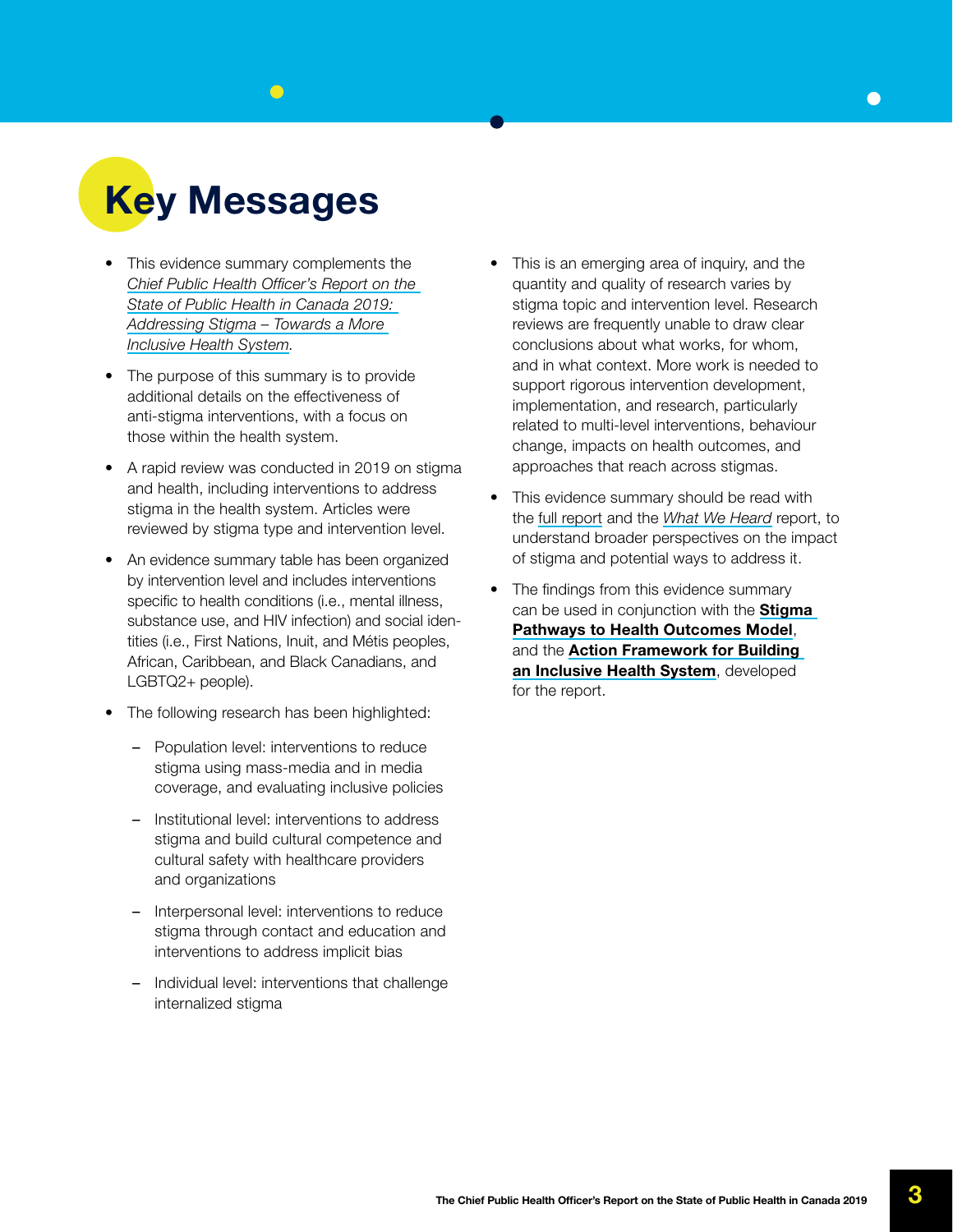<span id="page-3-0"></span>

### Summary of Interventions to Address Stigma

#### TABLE 1: Evidence on Interventions to Address Stigma in the Health System

|                                                                     | <b>Population Level</b>                                                                                                                                                                                                                                                                                                                                                                                                                                                                                                                                          | <b>Intervention</b><br><b>Focus</b>                |
|---------------------------------------------------------------------|------------------------------------------------------------------------------------------------------------------------------------------------------------------------------------------------------------------------------------------------------------------------------------------------------------------------------------------------------------------------------------------------------------------------------------------------------------------------------------------------------------------------------------------------------------------|----------------------------------------------------|
| Reducing<br>stigma through<br>mass-media<br>(general<br>population) | Narrative reviews of research on mental health stigma identified educa-<br>tion- and/or contact-based mass-media campaigns that were associated<br>with improved public attitudes and/or knowledge, including 'Beyond Blue'<br>in Australia, 'Time to Change' in England, 'Like Minds, Like Mine' in New<br>Zealand, and 'Hjärnkoll' in Sweden. <sup>1,2</sup> Some were also associated with a<br>reduction in discrimination reported by people living with mental illness, such<br>as 'Like Minds, Like Mine' in New Zealand and 'Time to Change' in England. | Mental illness<br>stigma                           |
| Reducing<br>stigma in media<br>coverage<br>(journalists)            | A systematic review identified 27 studies from high-income countries that<br>assessed two types of media-related interventions targeting mental illness<br>stigma: media-monitoring projects or reporting guidelines, and education<br>interventions for journalists or journalism students. Findings were mixed,<br>and research quality was generally low. The most promising approaches<br>appeared to be contact-based educational approaches and media<br>guidelines developed and shared by authoritative institutions. <sup>3</sup>                       | Mental illness<br>stigma                           |
| Developing<br>inclusive<br>policies                                 | In a longitudinal primary study conducted in the United States, civil union<br>legalization was associated with lower levels of stigma consciousness,<br>perceived discrimination, and depressive symptoms for women in<br>Chicago who identify as lesbian or bisexual. <sup>4</sup>                                                                                                                                                                                                                                                                             | Stigma<br>experienced<br>by LGBTQ2+<br>populations |
|                                                                     |                                                                                                                                                                                                                                                                                                                                                                                                                                                                                                                                                                  | <b>Intervention</b>                                |
|                                                                     | <b>Institutional Level</b>                                                                                                                                                                                                                                                                                                                                                                                                                                                                                                                                       | <b>Focus</b>                                       |
| Addressing<br>stigma with<br>healthcare<br>providers and            | Narrative reviews of research on education- and/or contact-based<br>interventions targeting mental illness stigma among healthcare providers<br>found some evidence for short-term impacts related to attitudes, knowledge<br>and/or intended behaviour. <sup>1, 2</sup> The evidence base in this area is small.                                                                                                                                                                                                                                                | Mental illness<br>stigma                           |
| organizations                                                       | A systematic review identified 21 interventions targeting mental illness<br>stigma in health facilities in high-income countries. <sup>5</sup> Interventions were<br>generally education- and/or contact-based and targeted healthcare students<br>or healthcare providers. Findings for these interventions were promising,<br>but mixed. Methodological variations across studies made it difficult for<br>the authors to draw firm conclusions.                                                                                                               | Mental illness<br>stigma                           |
|                                                                     | In a pooled analysis of six separate replications across Canada, the<br>'Understanding Stigma' program-a contact-based intervention-was<br>associated with a decrease in mental illness stigma among healthcare<br>providers, with an overall combined effect size of 0.30. <sup>6</sup> The replications<br>used a quasi-experimental design, and some sites had small sample sizes.                                                                                                                                                                            | Mental illness<br>stigma                           |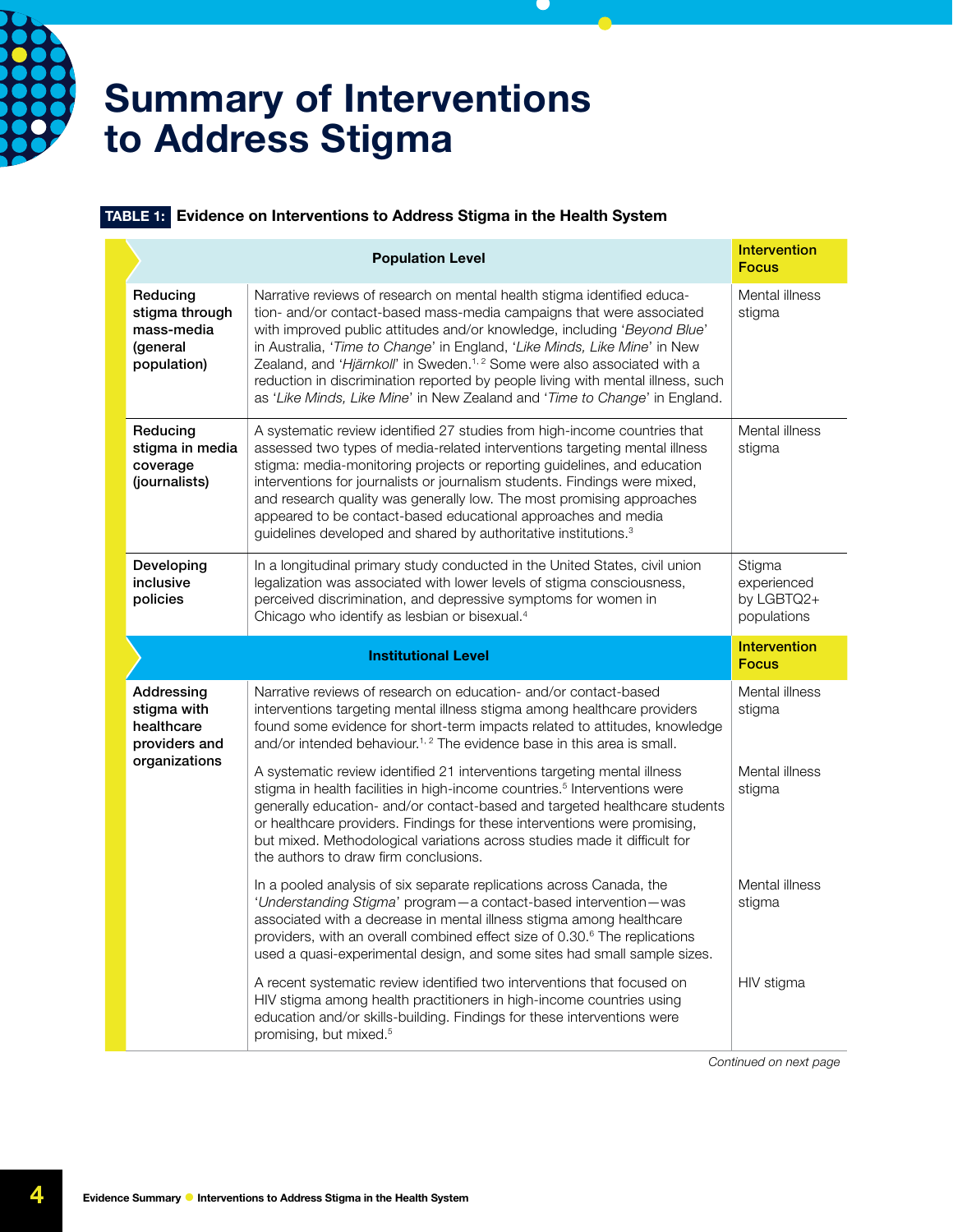| <b>Institutional Level</b>                                                                                                                                                                                                                                                                                                                                                                                                                                                                                                                                                                                                                                                                                                                                                                                                                                                                                                                                                                                                                                                                                                                                                                                                                                                                                                                                                                                                                    | <b>Intervention</b><br><b>Focus</b>                                          |
|-----------------------------------------------------------------------------------------------------------------------------------------------------------------------------------------------------------------------------------------------------------------------------------------------------------------------------------------------------------------------------------------------------------------------------------------------------------------------------------------------------------------------------------------------------------------------------------------------------------------------------------------------------------------------------------------------------------------------------------------------------------------------------------------------------------------------------------------------------------------------------------------------------------------------------------------------------------------------------------------------------------------------------------------------------------------------------------------------------------------------------------------------------------------------------------------------------------------------------------------------------------------------------------------------------------------------------------------------------------------------------------------------------------------------------------------------|------------------------------------------------------------------------------|
| A systematic review identified seven studies with interventions targeting<br>stigma towards people who use substances among medical students or<br>other professionals (e.g., police officers, counsellors). <sup>7</sup> This included educa-<br>tion and contact interventions, as well as critical reflection techniques, crisis<br>intervention programs, and acceptance and commitment therapy training.<br>Some findings were promising, though evidence was mixed. Studies had<br>varying methodological quality.                                                                                                                                                                                                                                                                                                                                                                                                                                                                                                                                                                                                                                                                                                                                                                                                                                                                                                                      | Substance<br>use stigma                                                      |
| A systematic review identified four interventions, all from high-income<br>countries, intended to address stigma in health facilities related to substance<br>use (or substance use and mental illness). <sup>5</sup> Interventions were generally<br>education- and/or contact-based, targeting healthcare students and profes-<br>sionals. Findings were promising, but results and study quality were mixed.                                                                                                                                                                                                                                                                                                                                                                                                                                                                                                                                                                                                                                                                                                                                                                                                                                                                                                                                                                                                                               | Substance<br>use stigma                                                      |
| In a primary study completed in four Canadian primary health care clinics,<br>the authors describe how they adapted their organizational-level health<br>equity intervention (EQUIP) to incorporate an explicit harm reduction lens. <sup>8</sup><br>This equity-oriented approach to harm reduction included attention to the<br>role of stigma and discrimination. In their primary study, the authors explore<br>how this led to important discussions about substance use, and changes<br>to organizational policy and practice.                                                                                                                                                                                                                                                                                                                                                                                                                                                                                                                                                                                                                                                                                                                                                                                                                                                                                                          | Substance<br>use stigma                                                      |
| A systematic review on implicit racial bias, including racial bias against<br>African-American populations, identified a small research base-with<br>mixed findings-on interventions to reduce implicit bias among healthcare<br>providers. <sup>9</sup> The authors contextualized these findings within broader<br>research on reducing implicit bias, and noted intervention types with<br>potential relevance to healthcare providers, such as individuation and<br>perspective taking.                                                                                                                                                                                                                                                                                                                                                                                                                                                                                                                                                                                                                                                                                                                                                                                                                                                                                                                                                   | Stigma<br>experienced<br>by African,<br>Caribbean,<br>and Black<br>Canadians |
| A narrative review on implicit bias, including implicit racial bias against<br>African-American populations, identified common components of interventions,<br>including self-reflection and approaches to control bias, such as perspec-<br>tive-taking, individuation, and looking for common-identity information. <sup>10</sup> Since<br>this is an emerging field, the review focused on a synthesis of components<br>rather than evidence of impact. The authors identified the need for more<br>research to understand intervention effectiveness.                                                                                                                                                                                                                                                                                                                                                                                                                                                                                                                                                                                                                                                                                                                                                                                                                                                                                     | Stigma<br>experienced<br>by African,<br>Caribbean,<br>and Black<br>Canadians |
| In a primary study completed in four Canadian primary health care clinics,<br>an organizational-level health equity intervention (EQUIP) was associated<br>with enhanced organizational capacity to provide equity-oriented health care<br>to marginalized populations, including those living in poverty, facing home-<br>lessness, and those living with trauma, including Indigenous peoples. <sup>8</sup> The<br>intervention focused on cultural safety, trauma- and violence-informed care,<br>and organizational integration and tailoring. Intervention activities included<br>staff education as well as organizational practice and policy change. The<br>intervention was associated with increased staff confidence and awareness<br>as well as organizational strategies to address racism, improved physical<br>environment of the clinics, and changes to organization policies and<br>practices. Research with a sample of patients at these clinics (41.7% of the<br>sample identified as Indigenous) found that over a 24-month period higher<br>levels of equity-oriented care was associated with greater patient confidence<br>in health care, which was associated with greater patient confidence in<br>managing health. <sup>11</sup> Greater patient confidence in managing their health was<br>associated with improved health outcomes (depressive symptoms, PTSD<br>symptoms, chronic pain, and quality of life). | Stigma<br>experienced by<br>First Nations,<br>Inuit, and<br>Métis peoples    |
| A systematic review identified educational curricula and training initiatives<br>intended to inform healthcare students and professionals on LGBT health-<br>care issues. <sup>12</sup> Most of the 15 included studies were from the United States.<br>Interventions were associated with short-term improvements in knowledge,<br>attitudes, and practice, but methodological quality was low for most studies.                                                                                                                                                                                                                                                                                                                                                                                                                                                                                                                                                                                                                                                                                                                                                                                                                                                                                                                                                                                                                             | Stigma<br>experienced<br>by LGBTQ2+<br>populations                           |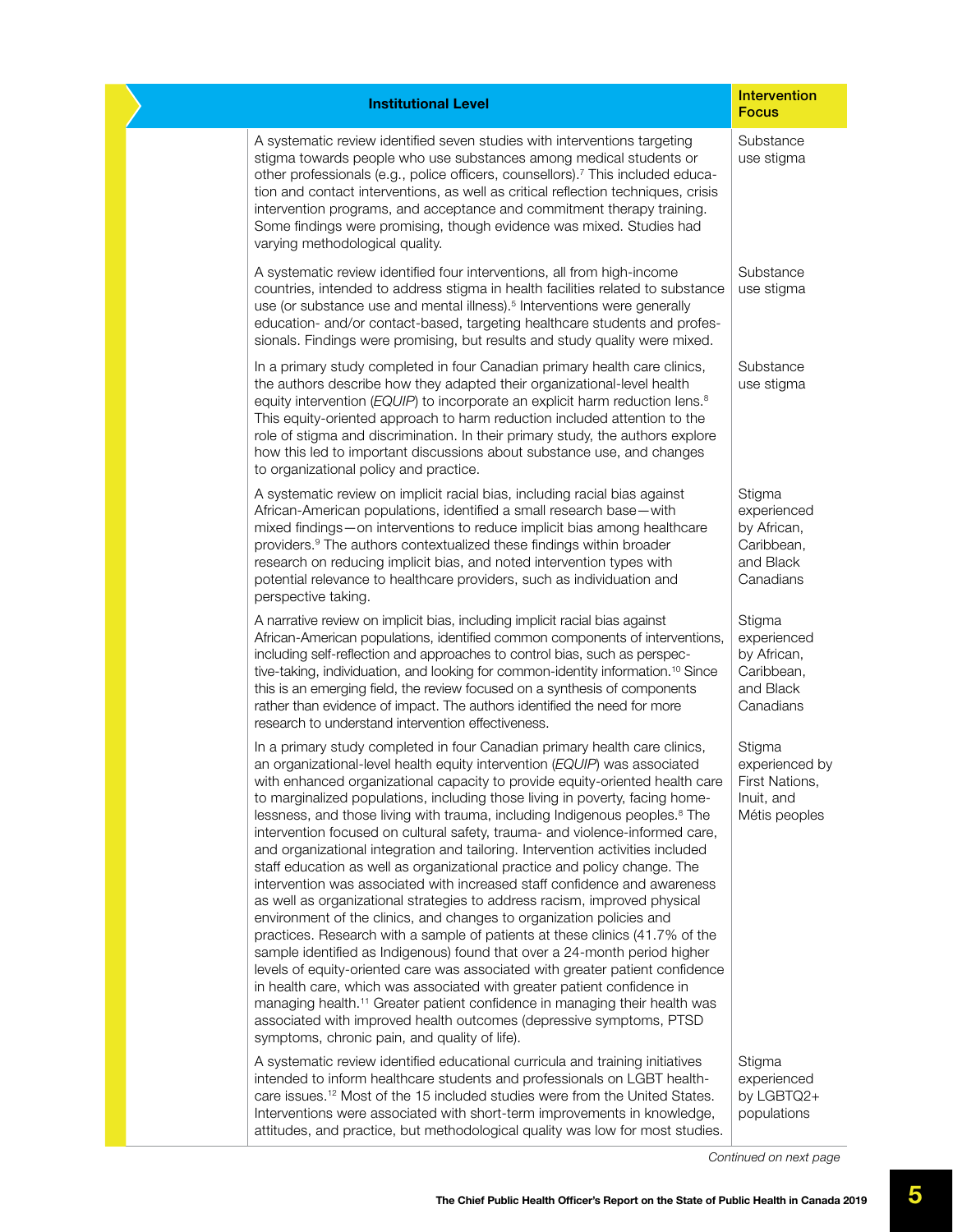|                                                                                             | <b>Institutional Level</b>                                                                                                                                                                                                                                                                                                                                                                                                                                                                                                                                                                                                                             | <b>Intervention</b><br><b>Focus</b>                                          |
|---------------------------------------------------------------------------------------------|--------------------------------------------------------------------------------------------------------------------------------------------------------------------------------------------------------------------------------------------------------------------------------------------------------------------------------------------------------------------------------------------------------------------------------------------------------------------------------------------------------------------------------------------------------------------------------------------------------------------------------------------------------|------------------------------------------------------------------------------|
|                                                                                             | A critical review of transgender stigma and health explored the potential of<br>education and contact interventions to improve knowledge and attitudes<br>among healthcare providers. <sup>13</sup> This synthesis explored the potential of vari-<br>ous approaches, but this is an emerging field and few results were available.                                                                                                                                                                                                                                                                                                                    | Stigma<br>experienced<br>by LGBTQ2+<br>populations                           |
|                                                                                             | A systematic search identified interventions from the United States, pre-<br>dominantly education- or contact-based, intended to reduce LGBT stigma,<br>including some initiatives targeting healthcare providers. As this is an emer-<br>ging field with little rigorous intervention research, the synthesis focused<br>more on the components and activities of these interventions, rather than<br>a detailed review of impact. <sup>19</sup>                                                                                                                                                                                                      | Stigma<br>experienced<br>by LGBTQ2+<br>populations                           |
| <b>Building cultural</b><br>competence<br>with healthcare<br>providers and<br>organizations | A systematic review of interventions to improve cultural competency related<br>to patients with disabilities - with the vast majority of studies focused on<br>mental illness-identified 25 interventions that targeted healthcare students<br>or healthcare providers in high-income countries. <sup>14</sup> Interventions were<br>predominantly contact- and/or education-based. Findings were mixed,<br>research quality was generally low, and it was not possible to draw<br>conclusions across studies.                                                                                                                                         | Mental illness<br>stigma                                                     |
|                                                                                             | A systematic review identified 23 articles that explored cultural competence<br>interventions undertaken in the United States to address health dispar-<br>ities among racialized groups, including African-American populations. <sup>14</sup><br>Interventions included provider education, interventions to improve patient/<br>provider interactions, and culturally tailored interventions. Low quality<br>evidence made it difficult to draw conclusions about effectiveness.                                                                                                                                                                    | Stigma<br>experienced<br>by African,<br>Caribbean,<br>and Black<br>Canadians |
|                                                                                             | An earlier review of 19 systematic reviews, in which some studies had a<br>focus on African-American populations, identified a number of interventions<br>intended to improve cultural competency in healthcare. <sup>15</sup> This included<br>health practitioner training, culturally specific programs for patients, peer<br>education, patient navigators, and exchange programs. Many initiatives<br>were associated with changes in health provider knowledge, skills or<br>attitudes or changes in patient health care access. Evidence was weaker<br>for impact on patient outcomes. Methodological rigour was low among<br>included studies. | Stigma<br>experienced<br>by African,<br>Caribbean,<br>and Black<br>Canadians |
|                                                                                             | A systematic review identified 16 studies of interventions to improve cultural<br>competency in health care for Indigenous peoples, including: health provider<br>and health student education; culturally specific health programs; and<br>recruitment of Indigenous healthcare providers. <sup>16</sup> Study quality varied, and<br>there were few rigorous evaluations. Some interventions were associated<br>with increased healthcare provider confidence, health care accessibility<br>and patient satisfaction.                                                                                                                                | Stigma<br>experienced by<br>First Nations,<br>Inuit, and<br>Métis peoples    |
|                                                                                             | A systematic scoping review identified 16 interventions intended to improve<br>cultural competence with Indigenous and racialized peoples among health-<br>care workers. <sup>17</sup> Some interventions were associated with improvements in<br>practitioner knowledge, skills or attitudes. There was limited evidence of<br>impact on health care and health outcomes. Quality of evidence varied,<br>with several studies of low quality included.                                                                                                                                                                                                | Stigma<br>experienced by<br>First Nations,<br>Inuit, and<br>Métis peoples    |
|                                                                                             | A systematic scoping review identified 15 studies of organization-level<br>interventions to improve cultural competency with Indigenous and racialized<br>groups, including two main types of initiatives: audit and quality improve-<br>ment; and organization-level policy or practice change. <sup>18</sup> Some promising<br>approaches were identified, but evidence quality was low.                                                                                                                                                                                                                                                             | Stigma<br>experienced by<br>First Nations,<br>Inuit, and<br>Métis peoples    |
|                                                                                             | A systematic review of cultural competence initiatives intended to improve<br>culturally appropriate health care for populations who identify as LGBT<br>identified 11 studies. <sup>14</sup> Interventions included training and skill-building for<br>healthcare providers, among others. The strength of evidence was low, and<br>no conclusions could be drawn from the review.                                                                                                                                                                                                                                                                    | Stigma<br>experienced<br>by LGBTQ2+<br>populations                           |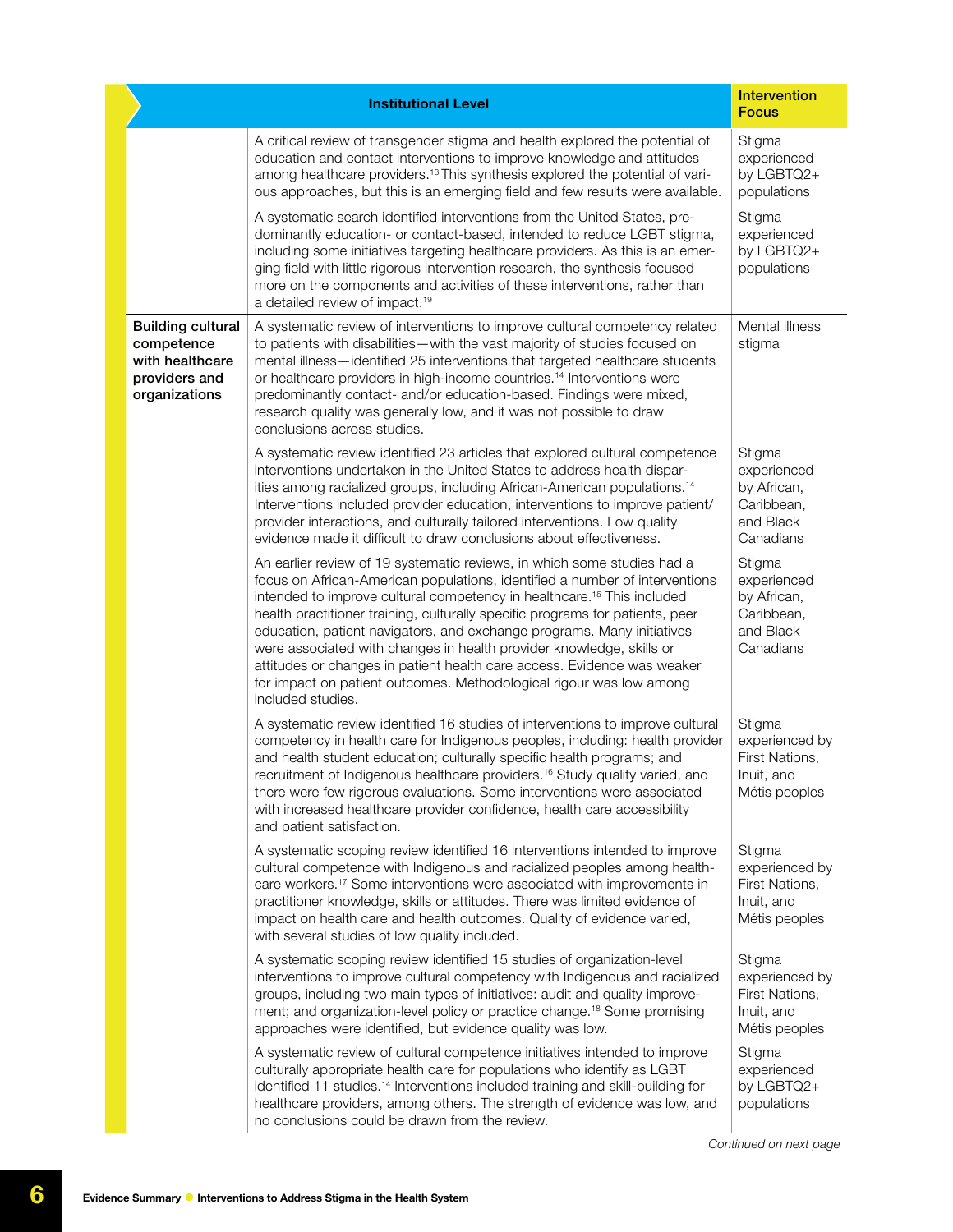|                                                                                     | <b>Institutional Level</b>                                                                                                                                                                                                                                                                                                                                                                                                                                                                                                                                                                                                                                                                                                                                                                                                              | <b>Intervention</b><br><b>Focus</b>                                       |  |
|-------------------------------------------------------------------------------------|-----------------------------------------------------------------------------------------------------------------------------------------------------------------------------------------------------------------------------------------------------------------------------------------------------------------------------------------------------------------------------------------------------------------------------------------------------------------------------------------------------------------------------------------------------------------------------------------------------------------------------------------------------------------------------------------------------------------------------------------------------------------------------------------------------------------------------------------|---------------------------------------------------------------------------|--|
| <b>Building</b><br>cultural safety<br>with health<br>providers and<br>organizations | A scoping review of 30 publications identified the following components of<br>cultural safety initiatives in Canada: collaboration/partnership; power shar-<br>ing; addressing the broader context of the patient's life; safe environment;<br>organizational and individual level self-reflection; and training for healthcare<br>professionals. <sup>20</sup> Since this is an emerging field, the review focused on<br>synthesis of components rather than evidence of impact.                                                                                                                                                                                                                                                                                                                                                       | Stigma<br>experienced by<br>First Nations,<br>Inuit, and<br>Métis peoples |  |
|                                                                                     | A scoping review of six articles on cultural competency and safety in<br>Canadian hospital emergency departments recommended that initiatives:<br>be developed in partnership with Indigenous communities and with the<br>recognition of colonialism and its impacts; train practitioners in relation-<br>ship-building and self-awareness; focus on the needs of patients who face<br>barriers accessing non-emergency health services; and work to prevent<br>discrimination. <sup>21</sup> The review focused on synthesis of barriers and facilitators<br>rather than evidence of impact.                                                                                                                                                                                                                                           | Stigma<br>experienced by<br>First Nations,<br>Inuit, and<br>Métis peoples |  |
|                                                                                     | <b>Intervention</b><br>Interpersonal Level (person-to-person)<br><b>Focus</b>                                                                                                                                                                                                                                                                                                                                                                                                                                                                                                                                                                                                                                                                                                                                                           |                                                                           |  |
| Reducing<br>stigma through<br>contact and<br>education<br>interventions             | Systematic and narrative reviews suggest education and/or contact<br>interventions are often associated with short-term to medium-term knowledge<br>improvements and/or attitudinal improvements related to mental illness<br>stigma. <sup>1, 2, 22, 23</sup> Methodological and intervention quality varied across studies.<br>In some reviews, contact was identified as more effective than education,<br>whereas the impact of both approaches was similar in other reviews. <sup>2, 22, 23</sup>                                                                                                                                                                                                                                                                                                                                   | Mental illness<br>stigma                                                  |  |
|                                                                                     | One recent systematic review included a meta-analysis of interventions to<br>reduce stigma related to severe mental illness. <sup>23</sup> Methodological quality varied.<br>After adjusting for publication bias, contact interventions were associated with<br>reductions in stigmatizing attitudes ( $d = 0.24$ ) and desire for social distance<br>$(d = 0.40)$ . Education interventions were associated with reductions in<br>stigmatizing attitudes ( $d = 0.30$ ) and desire for social distance ( $d = 0.27$ ).                                                                                                                                                                                                                                                                                                                | Mental illness<br>stigma                                                  |  |
|                                                                                     | A systematic review identified stigma reduction efforts intended to improve<br>knowledge and reduce negative attitudes towards people living with HIV. <sup>24</sup><br>While the scope of the systematic review was worldwide, the review<br>identified many studies from the United States and some in Canada. Most<br>interventions were education-based. The review included a meta-analysis<br>of 42 studies. This identified significant improvements in HIV knowledge<br>(Cohen's $d = 0.48$ from interventions with control groups; Cohen's $d = 0.42$<br>for those without control groups) and attitudes towards people living with<br>HIV (Cohen's $d = 0.39$ from intervention with control groups; Cohen's $d = 0.25$<br>without control groups) among participants. However, many studies lacked<br>methodological rigour. | HIV stigma                                                                |  |
|                                                                                     | An earlier systematic review identified 48 articles, from across the world,<br>reviewing interventions intended to reduce HIV stigma and discrimination. <sup>25</sup><br>While most took place in low- or middle-income countries, some interven-<br>tions were implemented in the United States or Canada. Interventions were<br>identified at various levels, but education, skill-building, and contact inter-<br>ventions were most common. Many studies were promising, and research<br>quality varied but was generally high.                                                                                                                                                                                                                                                                                                    | HIV stigma                                                                |  |
|                                                                                     | A systematic review identified three studies of education and contact<br>interventions with promising, but mixed, impacts on stigma attitudes<br>towards people who use substances. The review included a small number<br>of studies, and quality of research varied.7                                                                                                                                                                                                                                                                                                                                                                                                                                                                                                                                                                  | Substance<br>use stigma                                                   |  |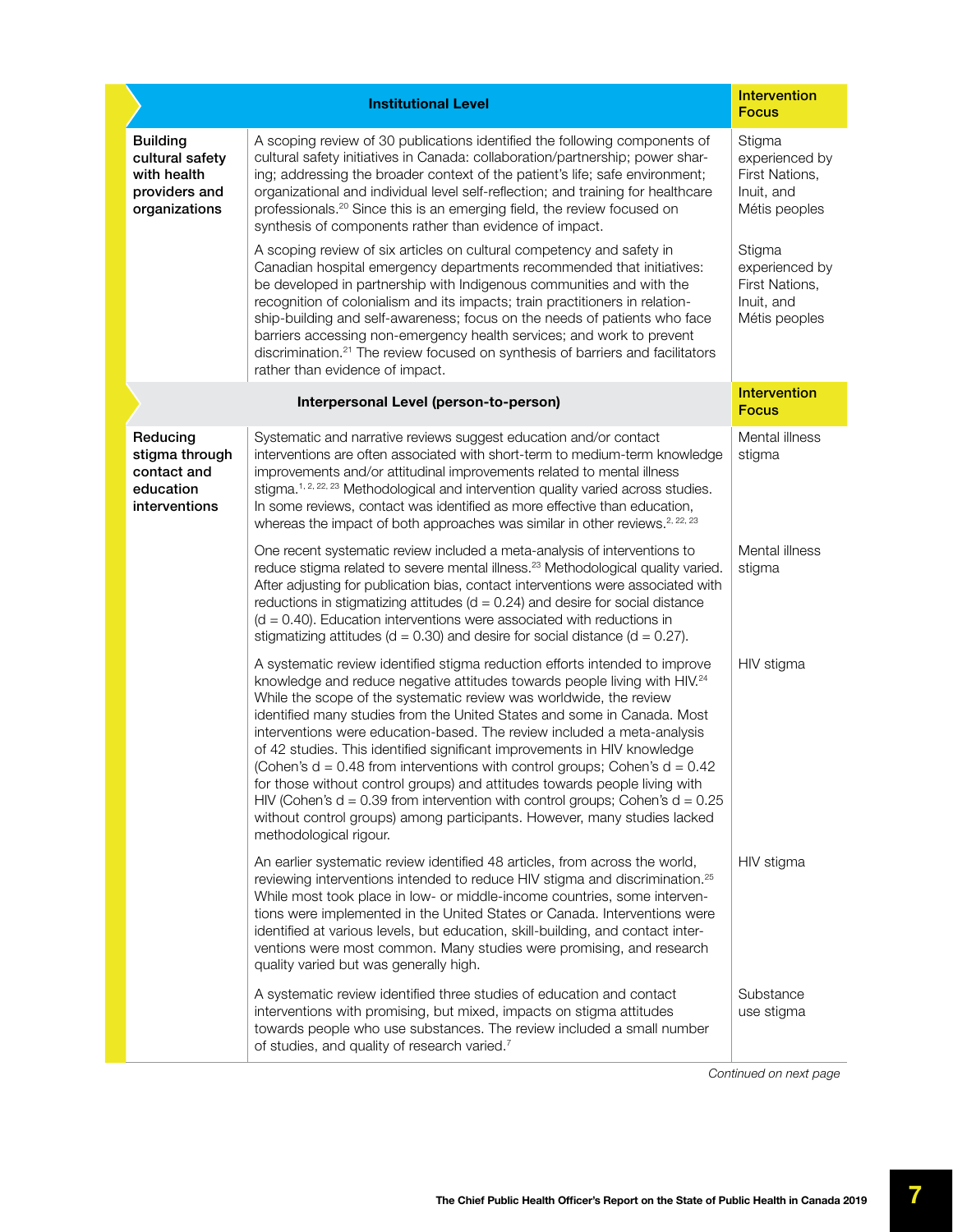|                                       | Interpersonal Level (person-to-person)                                                                                                                                                                                                                                                                                                                                                                                                                                                                                                                                                                                            | <b>Intervention</b><br><b>Focus</b>                                          |
|---------------------------------------|-----------------------------------------------------------------------------------------------------------------------------------------------------------------------------------------------------------------------------------------------------------------------------------------------------------------------------------------------------------------------------------------------------------------------------------------------------------------------------------------------------------------------------------------------------------------------------------------------------------------------------------|------------------------------------------------------------------------------|
| Addressing<br>implicit bias           | A systematic review identified 30 articles of interventions to reduce implicit bias,<br>particularly implicit Black/White racial bias. While evidence was mixed, and the<br>quality of evidence varied, some approaches were identified as promising, such<br>as intentional strategies to overcome biases, evaluative conditioning, identifying<br>with the outgroup, and exposure to counter stereotypes. <sup>26</sup>                                                                                                                                                                                                         | Stigma<br>experienced<br>by African,<br>Caribbean,<br>and Black<br>Canadians |
|                                       | <b>Individual Level</b>                                                                                                                                                                                                                                                                                                                                                                                                                                                                                                                                                                                                           | <b>Intervention</b><br><b>Focus</b>                                          |
| Challenging<br>internalized<br>stigma | One systematic review of interventions designed to reduce internalized<br>mental illness stigma identified 14 studies. Five of these studies were eligible<br>for inclusion in meta-analysis. <sup>27</sup> The pooled standardized mean difference<br>(SMD) for three psychosocial interventions was - 0.43, a small to moderate<br>impact on internalized stigma among people living with severe mental<br>illness. However, issues in study quality were identified.                                                                                                                                                           | Mental illness<br>stigma                                                     |
|                                       | A systematic review of five randomized control trials (RCTs) suggested<br>the effectiveness of interventions targeting self-stigma among people who<br>live with mental illness was uncertain, in part due to heterogeneity and<br>risk of bias. <sup>28</sup>                                                                                                                                                                                                                                                                                                                                                                    | Mental illness<br>stigma                                                     |
|                                       | A previous critical review identified 14 studies, including some promising<br>interventions, but the quality of research was too low to draw firm conclusions. <sup>29</sup>                                                                                                                                                                                                                                                                                                                                                                                                                                                      | Mental Illness<br>Stigma                                                     |
|                                       | A systematic review identified 23 studies of interventions intended to reduce<br>self-stigma experienced by people living with HIV, as well as their families. <sup>30</sup><br>Most studies took place in North America, and most studies targeted adults<br>living with HIV. Psychoeducational interventions were most common, includ-<br>ing educational, skill-building, empowerment, and social support approaches.<br>While some findings were promising, results were mixed and the quality of<br>the studies varied. The review identified few interventions that focused on<br>family members of people living with HIV. | HIV stigma                                                                   |
|                                       | A more targeted systematic review identified five studies exploring interven-<br>tions intended to address intersectional stigma experienced by African/Black<br>diasporic women living with HIV. <sup>31</sup> Interventions included Emotional Writing<br>Disclosure (EWD), behavioural interventions focused on knowledge and<br>coping, and a participatory educational intervention focused on knowledge<br>and skill-building. Most interventions were associated with reductions in<br>HIV-related stigma. However, sample sizes were small, studies were<br>heterogeneous, and firm conclusions cannot be made.           | <b>HIV Stigma</b>                                                            |
|                                       | A systematic review identified three studies of interventions that targeted<br>self-stigma among people with substance use disorders. This included<br>acceptance and commitment therapy, skills training and vocational counsel-<br>ing, as well as plastic surgery to remove needle track-marks. There were few<br>studies and the quality of research varied, but some findings were promising. <sup>7</sup>                                                                                                                                                                                                                   | Substance<br>use stigma                                                      |
|                                       | A systematic search identified interventions from the United States,<br>particularly cognitive behavioural and narrative interventions, intended to<br>improve coping resources among populations who identify as LGBT. <sup>19</sup> As this<br>is an emerging field with little rigorous intervention research, the synthesis<br>focused more on the components and activities of these interventions, rather<br>than a detailed review of impact.                                                                                                                                                                              | Stigma<br>experienced<br>by LGBTQ2+<br>populations                           |
|                                       | A critical review of transgender stigma and health explored the potential of<br>therapeutic, coping, and social support interventions to address self-stigma<br>among populations who identify as transgender. <sup>13</sup> While some findings are<br>promising, this is an emerging field and few results were available.                                                                                                                                                                                                                                                                                                      | Stigma<br>experienced<br>by LGBTQ2+<br>populations                           |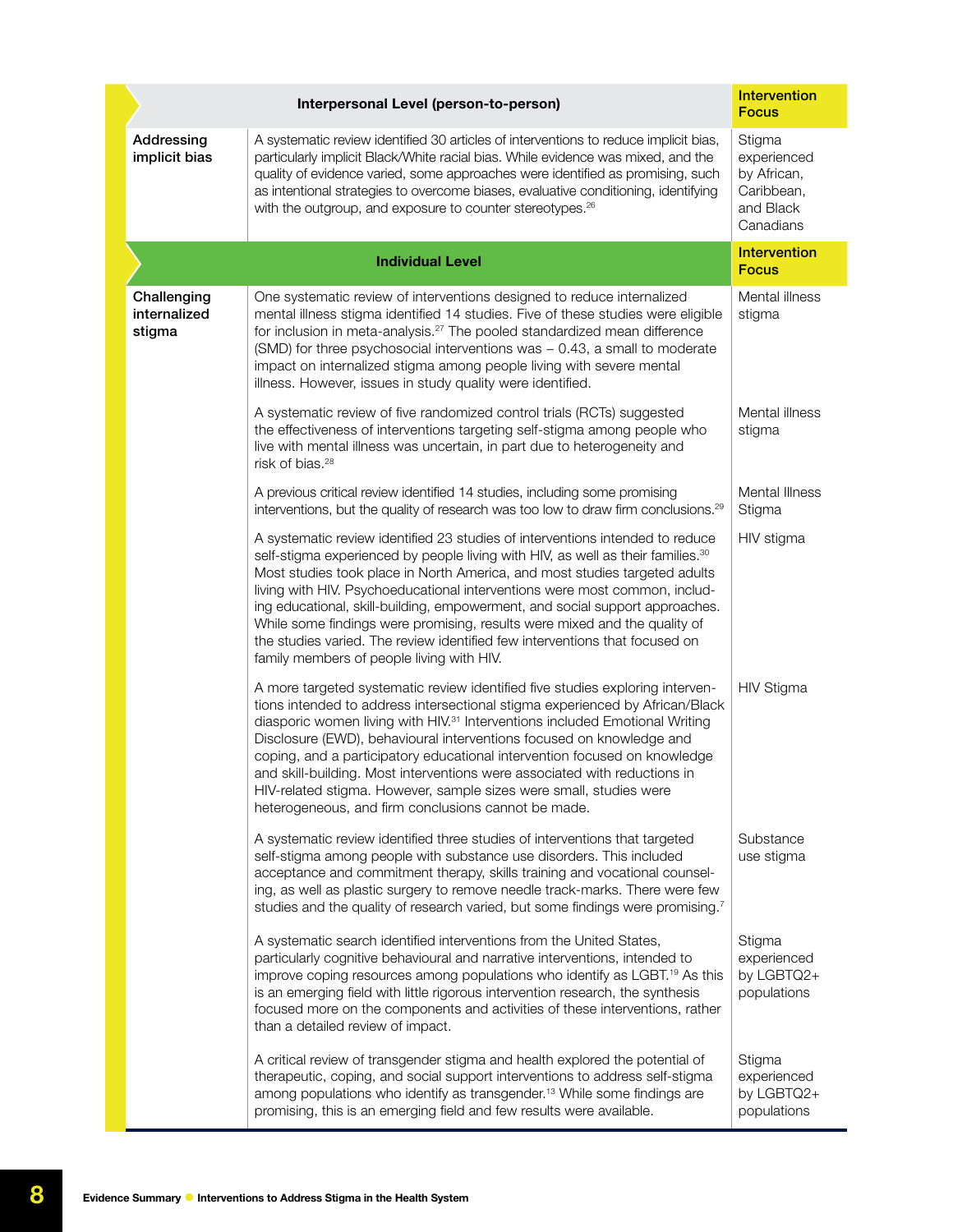<span id="page-8-0"></span>

## **Background**

This evidence summary supports the *[Chief Public Officer's Report on the State of Public Health](https://www.canada.ca/en/public-health/corporate/publications/chief-public-health-officer-reports-state-public-health-canada/addressing-stigma-toward-more-inclusive-health-system.html)  [in Canada 2019: Addressing Stigma – Towards a More Inclusive Health System](https://www.canada.ca/en/public-health/corporate/publications/chief-public-health-officer-reports-state-public-health-canada/addressing-stigma-toward-more-inclusive-health-system.html)* (*2019 CPHO Annual Report*). It will be of value to those who are interested in developing or adapting interventions to address stigma and/or undertaking intervention research in the health system, which includes health care, public health, and other allied health services.

The *2019 CPHO Annual Report* summarized research across stigma types, as well as emerging and promising interventions in Canada. This evidence summary has a greater focus on published evaluation findings.

The summary is organized by intervention level and highlights stigma types featured in the [full report.](https://www.canada.ca/en/public-health/corporate/publications/chief-public-health-officer-reports-state-public-health-canada/addressing-stigma-toward-more-inclusive-health-system.html) These include stigmas related to specific health

conditions (i.e., HIV, substance use, and mental illness) and social identities (i.e., First Nations, Inuit, and Métis peoples, African, Caribbean, and Black Canadians, and LGBTQ2+ people). The inclusion of all levels is intended to demonstrate the multi-level nature of stigma and the multi-level interventions necessary to address stigma across the health system.

#### How is this evidence summary different from the report?

The *2019 CPHO Annual Report* sought to incorporate different ways of knowing and experiencing stigma. For example, input from people who experience stigma was included throughout the stigma chapters and the intervention section explored emerging and promising literature.

This evidence summary has a greater focus on published evaluation research. This research base is more limited, reflecting embedded biases in the production of evidence, including how colonialism and racism have influenced which knowledge systems are valued and which are not.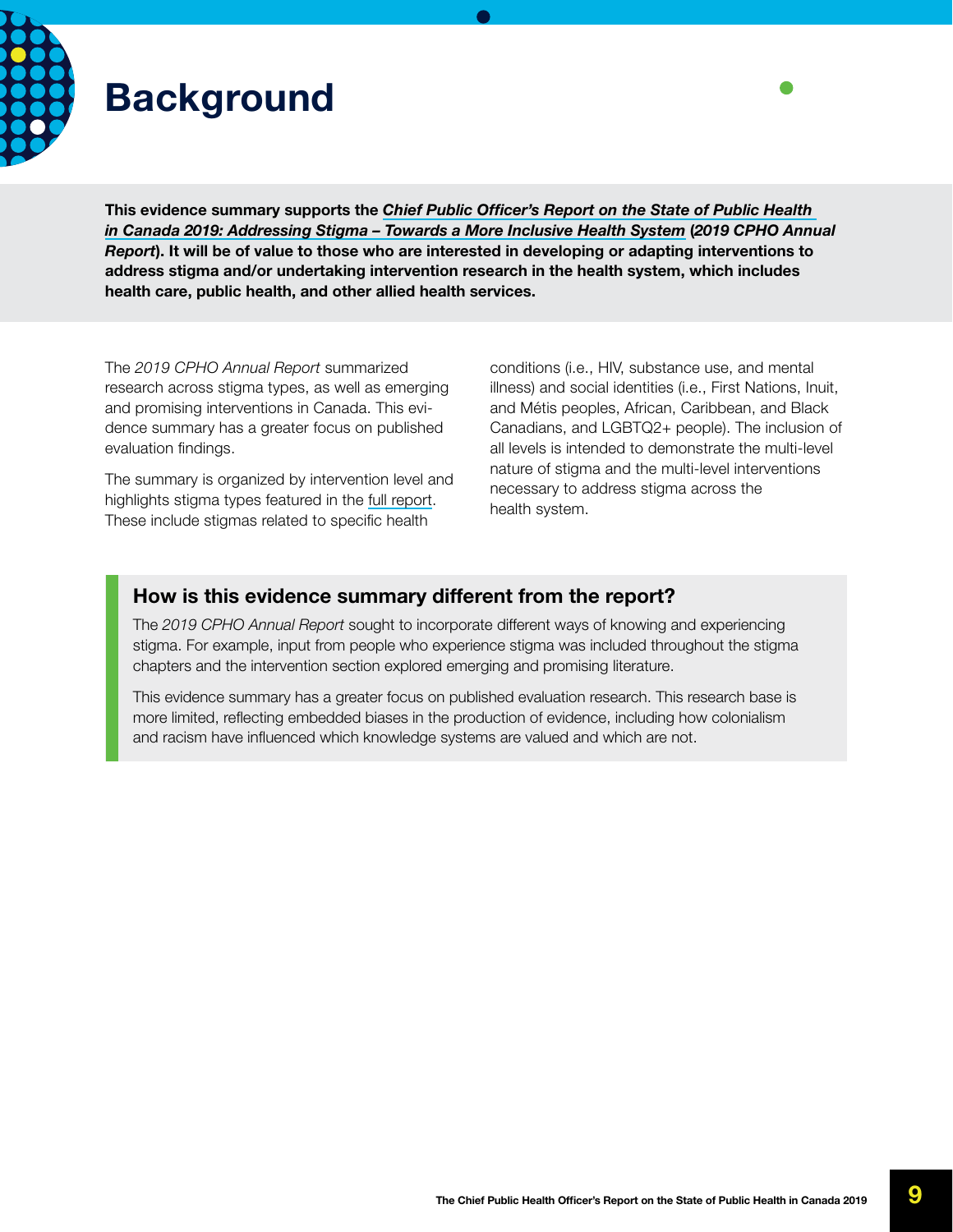<span id="page-9-0"></span>

## Methodology

A rapid review was conducted by the Office of the CPHO in the Public Health Agency of Canada (PHAC) to i) clarify the definition of stigma; ii) describe the impacts of stigma on health outcomes; iii) assess the effectiveness of interventions to reduce stigma in the health system and to improve health outcomes; and iv) analyze the policy landscape to address stigma in Canada.

A literature search strategy was developed in conjunction with the PHAC Health Library. The search was performed in February 2019 using the following databases: Medline, Embase, ProQuest Public Health, and Scopus. Studies published after January 1, 2009 were included for initial screening. However, a time limit was not applied to publications that explored stigma concepts, drivers, frameworks, and models. Search filters were applied to identify articles focused on stigma related to key health conditions and social identities. Only studies from Canada, the United Kingdom, Australia, New Zealand, and the United States were included.

The search yielded 3500 articles after removal of duplicates. Two independent reviewers screened 80% of the articles at the title and abstract level. Data was organized into three main stigma categories: i) concepts and methods; ii) research related to the selected health conditions and social identities; and iii) intervention research addressing stigma and health. Reviewers assessed full text articles for relevance and quality. A total number of 516 studies were included for full text review. Additional targeted searches were completed after February 2019, including bibliographic searches, reviewing grey literature, and ancestry searching. A final search

was also completed in August 2019 to identify any new publications in this field. The identification of systematic reviews, narrative reviews, and critical reviews in the health system was prioritized for the evidence summary. High-quality primary studies were also included. The strongest evidence found through the review was included in the summary. Where available, Canadian research has been highlighted.

Articles were organized by level of intervention and stigma topic. Most research reviews summarized the state of evidence across a number of different intervention types. Alongside limitations in methodology, this meant that most research reviews concluded with general statements rather than calculations of overall effect sizes for particular interventions. As a result, the evidence table summarizes the state of the research rather than specific conclusions about what works. When articles covered several stigma topic areas, evidence for each stigma topic was separated where possible.

Interpersonal-level education and training interventions targeting healthcare providers are included under institutional interventions, since they generally focus on individuals in the context of their role within healthcare institutions.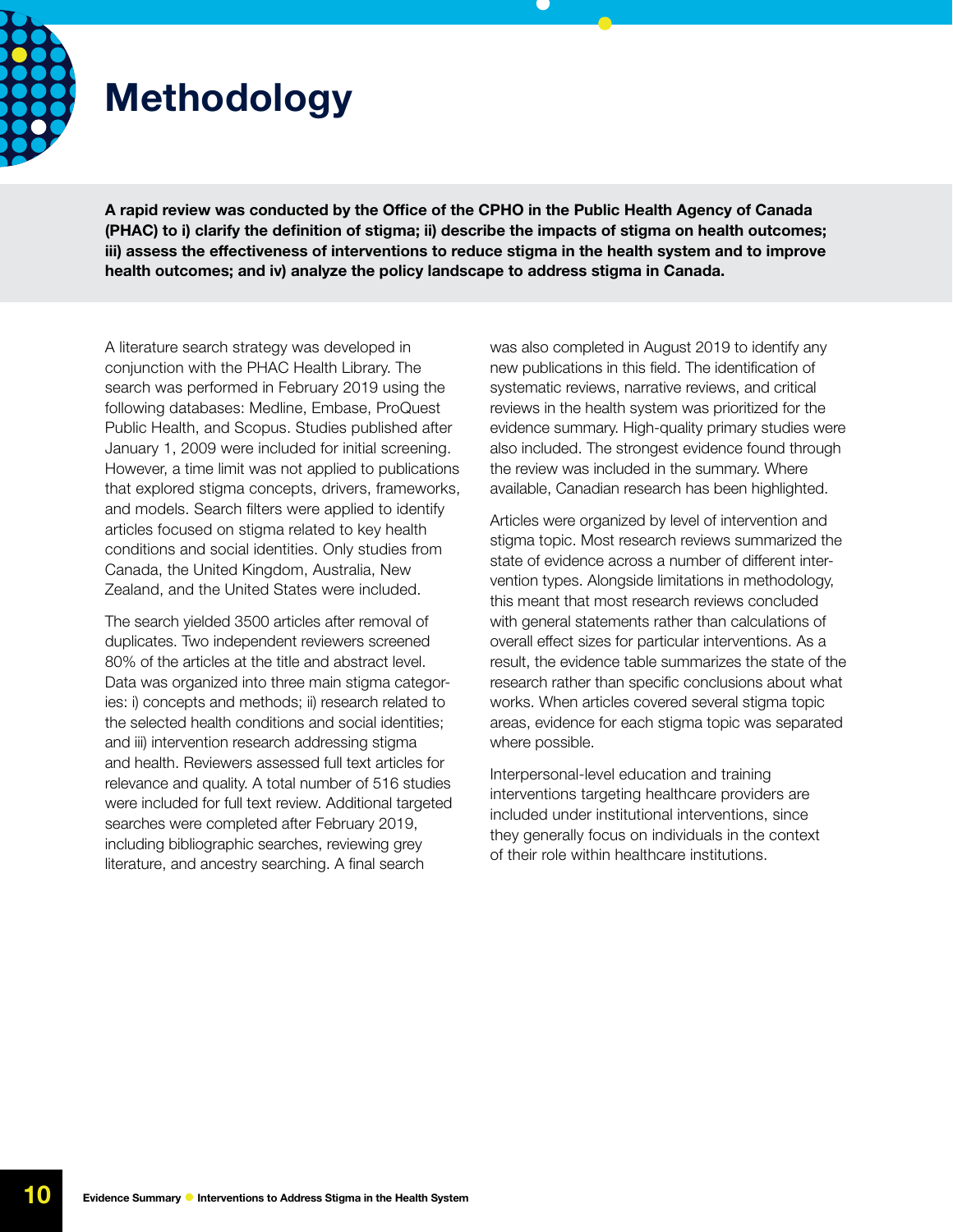<span id="page-10-0"></span>

### Limitations

### **Scope**

The scope of the *2019 CPHO Annual Report* was limited to stigma and the health system. Consequently, interventions that address broader factors that drive and fuel stigma and discrimination were not explored in this evidence summary, such as other social determinants of health and social drivers such as political movements. Other factors related to stigma in the health system were also not included, such as the impact of stigmatizing language on medical decision making, policies that impact equity-oriented healthcare, or the historic and ongoing health impact of discriminatory policies. 32, 33, 34

Additionally, efforts to collectively resist stigma are not included in this evidence summary; however, the *2019 CPHO Annual Report* does highlight community-based leadership driving action in this area.

### Literature search

The searches conducted were not exhaustive and may not have captured all relevant literature. Only literature published in English and French was reviewed, and some literature may have been excluded on this basis. A detailed review of study quality and risk of bias was not assessed in this review. Finally, the review predominantly focused on articles published after January 1, 2009.

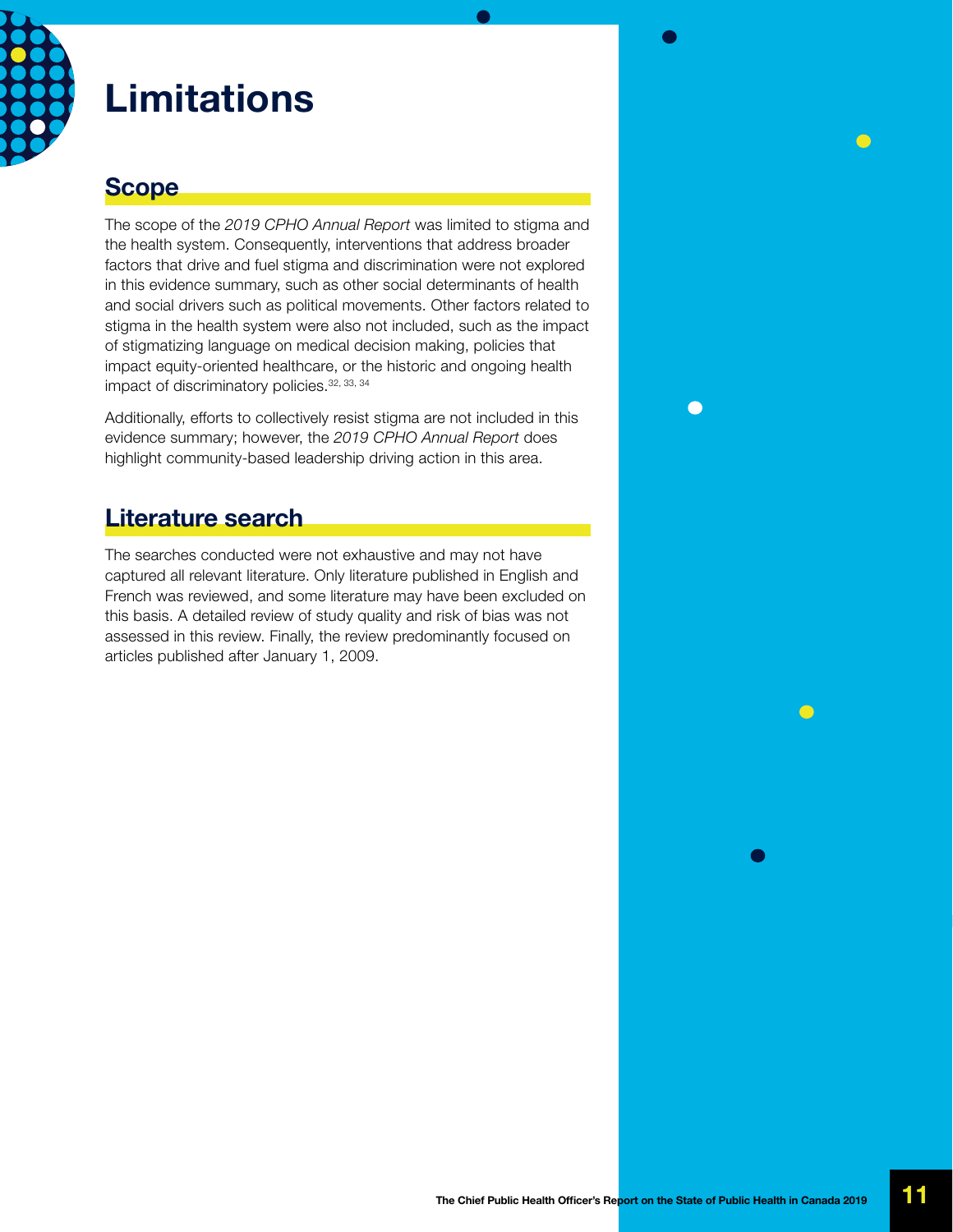<span id="page-11-0"></span>

### Using the Evidence to Support Stigma Interventions and Intervention Research

This evidence review is intended as a companion product to the *2019 CPHO Annual Report*. Policy leaders, researchers, practitioners, and service providers are encouraged to first use the **Stigma** [Pathways to Health Outcomes Model](https://www.canada.ca/en/public-health/corporate/publications/chief-public-health-officer-reports-state-public-health-canada/addressing-stigma-toward-more-inclusive-health-system.html#a4.2) to understand the stigma process and identify areas of potential intervention. This stigma model can be used to understand individual stigmas while also considering how stigmas intersect, and the impact of co-occurring stigmas on health outcomes. The [Action Framework for Building an Inclusive](https://www.canada.ca/en/public-health/corporate/publications/chief-public-health-officer-reports-state-public-health-canada/addressing-stigma-action-framework-infographic.html)  [Health System](https://www.canada.ca/en/public-health/corporate/publications/chief-public-health-officer-reports-state-public-health-canada/addressing-stigma-action-framework-infographic.html) can then be used in conjunction with the evidence summary to develop multi-level and comprehensive approaches to address stigma. This approach may also serve as a starting point to consider other stigmas not included in the table, such as those targeting age, class, gender, and other health conditions.

Though much of the research in this field has explored the impact of one intervention at one level, researchers increasingly emphasize the importance of working at multiple levels to enable, reinforce, and sustain change. Guided by a public health approach to prevention, broad interventions that target health inequities can be prioritized to achieve the most benefit to the greatest number of people. Population- and institution-level interventions to address stigma drivers and prevent stigma practices are most aligned with this approach.

The limitations associated with this research field reflect the challenges associated with intervention research overall. It is time and resource intensive to complete all steps in intervention research. To provide further context for the limitations identified in the literature, and to support future intervention development, adaptation, and implementation in this field, key steps in intervention research are briefly summarized below.

### Key steps in intervention research

Use theory, evidence, and collaboration with people with lived experience to: 35-38

- Understand the problem, including causes, population of interest and context
- Determine intervention level and type; what will have the greatest impact?
- Explore and account for how context will influence success of intervention
- Design, adapt, and detail the core components of the intervention, including how they are expected to create change and should be implemented
- Test and improve
- Rigorously evaluate
- Develop strategies for knowledge mobilization, scaling, and sustainability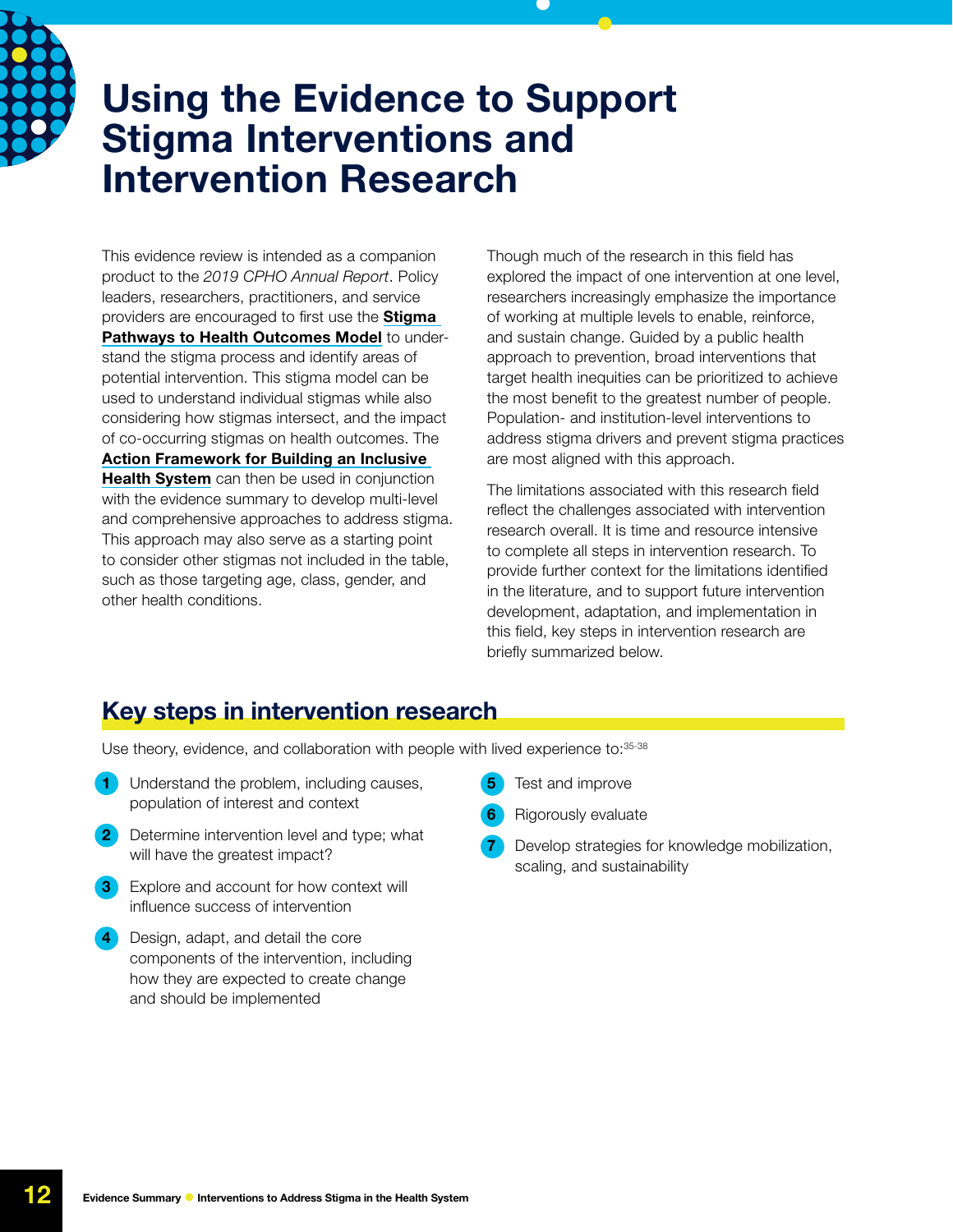<span id="page-12-0"></span>

## Summary of the State of Stigma Intervention Research

This review also identified a number of limitations across the research addressing stigma in relation to health. As noted above and in the *2019 CPHO Annual Report,* these limitations often prevent clear conclusions about what works to reduce stigma

and discrimination. Table 2 describes the most common research limitations associated with this topic. This is intended to provide context to better understand the state of the evidence.

| <b>Common</b><br><b>Research</b><br><b>Limitations</b>                                      | <b>Details</b>                                                                                                                                                                                                                                                                                                                                                                                                                                                                                                                                                                                                                             |
|---------------------------------------------------------------------------------------------|--------------------------------------------------------------------------------------------------------------------------------------------------------------------------------------------------------------------------------------------------------------------------------------------------------------------------------------------------------------------------------------------------------------------------------------------------------------------------------------------------------------------------------------------------------------------------------------------------------------------------------------------|
| <b>Considerable</b><br>variation                                                            | Stigma research is quite varied, with different conceptualizations of stigma, intervention types,<br>target populations, and outcome measures. Though the breadth of initiatives is an encouraging<br>recognition of the importance of addressing stigma, the diversity of approaches makes it difficult<br>to draw firm conclusions.                                                                                                                                                                                                                                                                                                      |
|                                                                                             | With so many different approaches, it is challenging to advance understanding and interventions<br>in the stigma field overall. <sup>39, 40</sup> While there is a need to balance a focus on what is unique between<br>and also within stigmatized groups, there is potential for interventions that target stigma across<br>health conditions and social identities or other characteristics. <sup>5, 14, 21, 41, 53</sup>                                                                                                                                                                                                               |
| Little focus on<br>long-term impact                                                         | Little stigma intervention research has explored the long-term impact of interventions,<br>including their impact on behaviour change or how stigma reduction could reduce health<br>inequities. <sup>1, 2, 7, 12, 14-18, 23, 24, 26, 27, 31, 40, 42-46</sup>                                                                                                                                                                                                                                                                                                                                                                              |
| Need for<br>more rigorous<br>intervention<br>development                                    | The research base on stigma lacks strong intervention development. A greater focus on<br>incorporating theory, lived experience and existing knowledge about 'what works' is necessary<br>for developing evidence-based and equitable interventions. <sup>1, 5, 12, 23, 26-28, 45</sup>                                                                                                                                                                                                                                                                                                                                                    |
| Methodological<br><b>limitations</b>                                                        | There are a number of methodological limitations in stigma intervention research, particularly a<br>lack of rigorous research methods. <sup>1, 5, 7, 9, 16-18, 23, 25, 26, 36, 37, 45, 47 This includes reliance on self-report</sup><br>measures, lack of generalizability in study population, selection and/or attribution bias, inad-<br>equate focus on what works for different groups (e.g., by age, gender) and lack of randomization.<br>Much of the research focuses on self-reported changes in attitudes, knowledge or intended<br>behaviour, rather than objective measures or reported experiences of stigma and discrimina- |
|                                                                                             | tion. <sup>2, 17, 23, 24, 43, 44, 48</sup> Outcomes and perspectives of those with lived experience with stigma are<br>infrequently included in evaluation activities. <sup>2, 9, 14-17, 42, 43</sup>                                                                                                                                                                                                                                                                                                                                                                                                                                      |
| Need for<br>greater focus on<br>population-level<br>and multi-level<br><b>interventions</b> | While there has been little research on the structural, organizational, or policy changes required<br>to address stigma and discrimination, efforts at these levels have the greatest potential to create<br>change. <sup>1, 5, 13-16, 26, 28, 31, 36, 37, 45, 47, 49-51</sup>                                                                                                                                                                                                                                                                                                                                                             |
|                                                                                             | Calls for action at the structural level are often linked to a wider discussion about the importance<br>of multi-level interventions that concurrently address stigma across levels. <sup>5, 13, 39, 40, 43, 45, 47, 50, 52</sup>                                                                                                                                                                                                                                                                                                                                                                                                          |
| <b>Need for</b><br>greater<br>focus on<br>intersectionality                                 | Stigma and discrimination research often exists in silos. <sup>39, 40</sup> The lives of people who experience<br>stigma cannot be separated into discrete categories, as many experience overlapping stigmas.<br>Some research reviews explore multiple stigma topics, but there has been little focus on how<br>to understand and address co-occurring stigmas. <sup>5, 14, 40</sup> The lens of intersectionality can deepen<br>understanding of stigma and inform the development of interventions relevant for populations<br>experiencing co-occurring stigmas. <sup>14, 25, 31, 40, 50</sup>                                        |

#### TABLE 2: Common Limitations in Stigma Intervention Research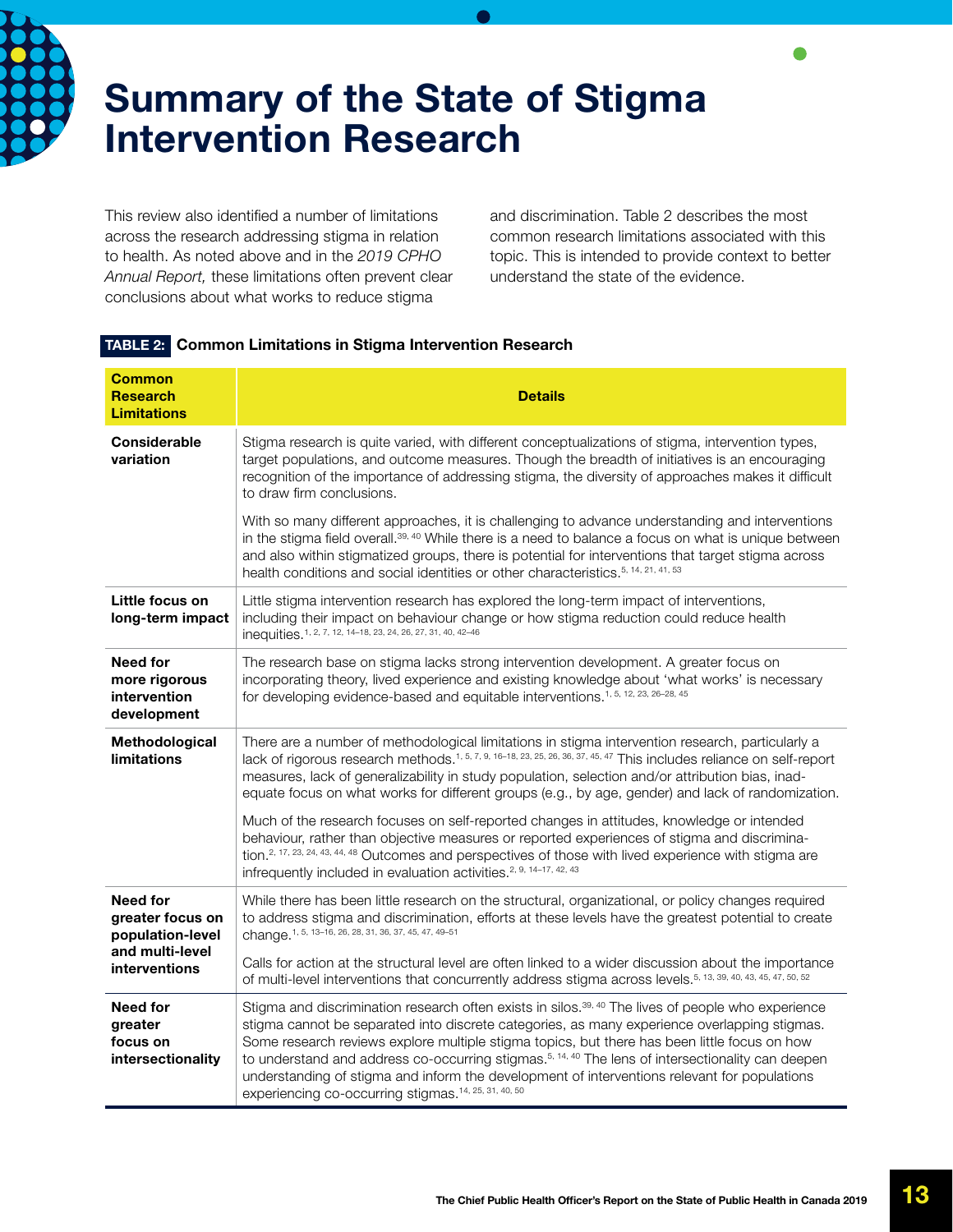### <span id="page-13-0"></span>**References**

1. Gronholm, P. C., Henderson, C., Deb, T. & Thornicroft, G. Interventions to reduce discrimination and stigma: the state of the art. *Soc Psychiatry Psychiatr Epidemiol* 52, 249-258 (2017).

2. Thornicroft, G. *et al.* Evidence for effective interventions to reduce mental-health-related stigma and discrimination. *The Lancet* 387, 1123-1132 (2016).

3. Maiorano, A. *et al.* Reducing Stigma in Media Professionals: Is there Room for Improvement? Results from a Systematic Review. *Can J Psychiatry* 62, 702-715 (2017).

4. Everett, B. G., Hatzenbuehler, M. L. & Hughes, T. L. The impact of civil union legislation on minority stress, depression, and hazardous drinking in a diverse sample of sexual-minority women: A quasi-natural experiment. *Soc. Sci. Med.* 169, 180-190 (2016).

5. Nyblade, L. *et al.* Stigma in health facilities: why it matters and how we can change it. *BMC Medicine* 17, 25 (2019).

6. Knaak, S. *et al.* Understanding Stigma: A Pooled Analysis of a National Program Aimed at Health Care Providers to Reduce Stigma towards Patients with a Mental Illness. *Journal of Mental Health and Addiction Nursing* 1, 19-29 (2017).

7. Livingston, J. D., Milne, T., Fang, M. L. & Amari, E. The effectiveness of interventions for reducing stigma related to substance use disorders: a systematic review. *Addiction* 107, 39-50 (2012).

 $\bullet$ 

8. Browne, A. J. *et al.* Disruption as opportunity: Impacts of an organizational health equity intervention in primary care clinics. *International journal for equity in health* 17, 154-154 (2018).

9. Maina I.W., Belton T.D., Ginzberg S., Singh A. & Johnson T.J. A decade of studying implicit racial/ethnic bias in healthcare providers using the implicit association test. *Social Science and Medicine* 199, 219-229 (2018).

10. Zestcott, C. A., Blair, I. V. & Stone, J. Examining the Presence, Consequences, and Reduction of Implicit Bias in Health Care: A Narrative Review. *Group processes & intergroup relations: GPIR* 19, 528-542 (2016).

11. Ford-Gilboe, M. *et al.* How Equity-Oriented Health Care Affects Health: Key Mechanisms and Implications for Primary Health Care Practice and Policy. *The Milbank Quarterly* 96, 635-671 (2018).

12. Sekoni, A. O., Gale, N. K., Manga-Atangana, B., Bhadhuri, A. & Jolly, K. The effects of educational curricula and training on LGBT-specific health issues for healthcare students and professionals: a mixed-method systematic review. *Journal of the International AIDS Society* 20, 21624-21624 (2017).

**13.** White Hughto, J. M., Reisner, S. L. & Pachankis, J. E. Transgender stigma and health: A critical review of stigma determinants, mechanisms, and interventions. *Soc. Sci. Med.*  147, 222-231 (2015).

14. Butler, M. *et al.* Improving Cultural Competence to Reduce Health Disparities. Comparative Effectiveness Review No. 170. *Agency for Healthcare Research and Quality* (2016).

15. Truong, M., Paradies, Y. & Priest, N. Interventions to improve cultural competency in healthcare: a systematic review of reviews. *BMC Health Services Research* 14, 99 (2014).

16. Clifford, A., McCalman, J., Bainbridge, R. & Tsey, K. Interventions to improve cultural competency in health care for Indigenous peoples of Australia, New Zealand, Canada and the USA: a systematic review. *Int J Qual Health Care* 27, 89-98 (2015).

17. Jongen, C., McCalman, J. & Bainbridge, R. Health workforce cultural competency interventions: a systematic scoping review. *BMC Health Services Research* 18, 232 (2018).

18. McCalman, J., Jongen, C. & Bainbridge, R. Organisational systems' approaches to improving cultural competence in healthcare: a systematic scoping review of the literature. *International Journal for Equity in Health* 16, 78 (2017).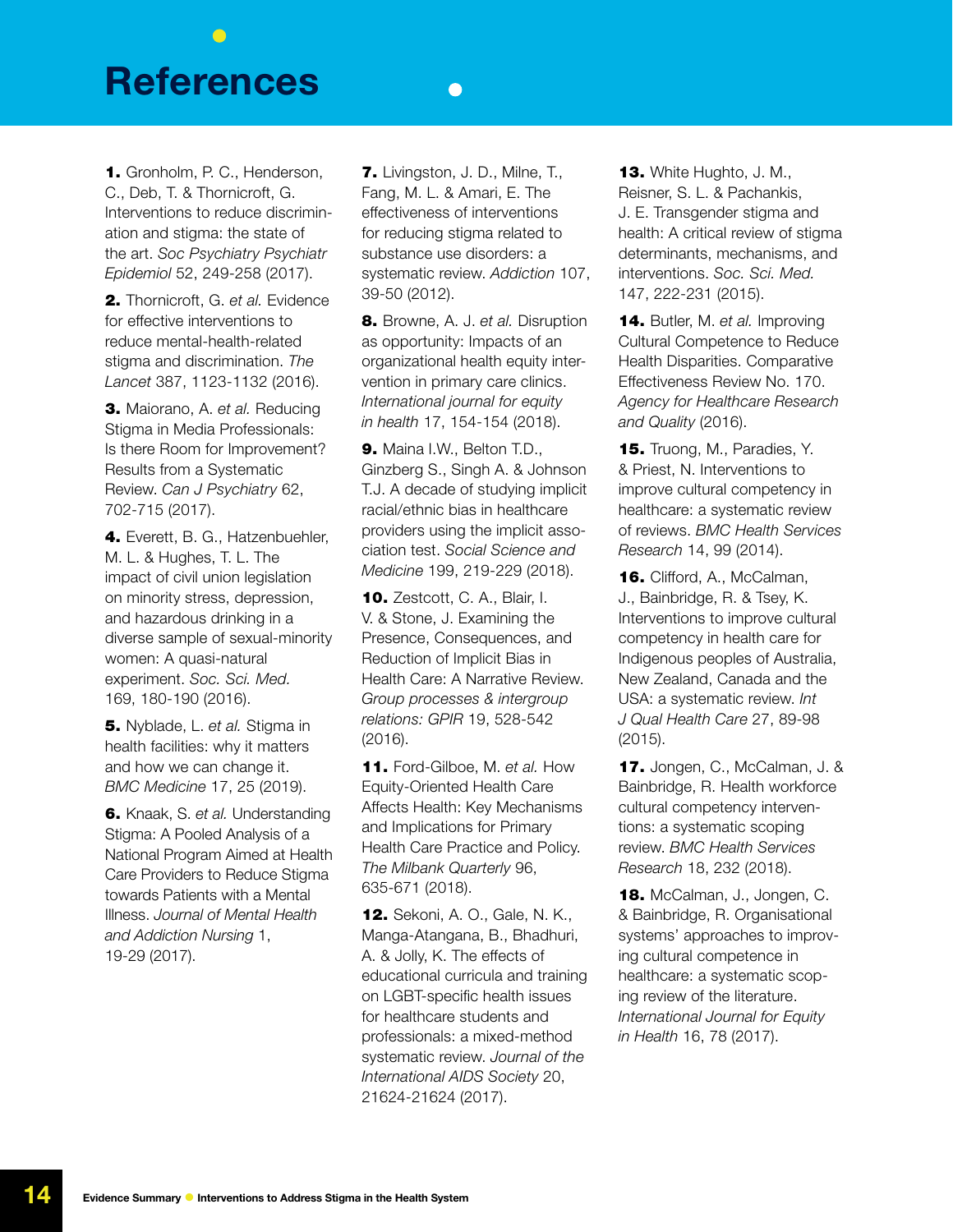**19.** Chaudoir, S. R., Wang, K. & Pachankis, J. E. What Reduces Sexual Minority Stress? A Review of the Intervention "Toolkit". *Journal of Social Issues* 73, 586-617 (2017).

20. Brooks-Cleator, L., Phillipps, B. & Giles, A. Culturally Safe Health Initiatives for Indigenous Peoples in Canada: A Scoping Review. *Can. J. Nurs. Res.* 50, 202-213 (2018).

21. Berg, K. *et al.* Perspectives on Indigenous cultural competency and safety in Canadian hospital emergency departments: A scoping review. *International Emergency Nursing* 43, 133-140 (2019).

22. Mehta, N. *et al.* Evidence for effective interventions to reduce mental health-related stigma and discrimination in the medium and long term: systematic review. *The British journal of psychiatry: the journal of mental science* 207, 377-384 (2015).

23. Morgan, A. J., Reavley, N. J., Ross, A., Too, L. S. & Jorm, A. F. Interventions to reduce stigma towards people with severe mental illness: Systematic review and meta-analysis. *J. Psychiatr. Res.* 103, 120-133 (2018).

24. Mak, W. W. S., Mo, P. K. H., Ma, G. Y. K. & Lam, M. Y. Y. Meta-analysis and systematic review of studies on the effectiveness of HIV stigma reduction programs. *Soc. Sci. Med.* 188, 30-40 (2017).

**25.** Stangl, A. L., Lloyd, J. K., Brady, L. M., Holland, C. E. & Baral, S. A systematic review of interventions to reduce HIVrelated stigma and discrimination from 2002 to 2013: how far have we come? *Journal of the International AIDS Society* 16, 18734 (2013).

26. FitzGerald, C., Martin, A., Berner, D. & Hurst, S. Interventions designed to reduce implicit prejudices and implicit stereotypes in real world contexts: a systematic review. *BMC psychology* 7, 29-29 (2019).

27. Tsang, H. W. *et al.*  Therapeutic intervention for internalized stigma of severe mental illness: A systematic review and meta-analysis. *Schizophr. Res.*  173, 45-53 (2016).

28. Büchter, R. & Messer, M. Interventions for reducing selfstigma in people with mental illnesses: A systematic review of randomized controlled trials. *Ger Med Sci* 15 (2017).

29. Mittal, D., Sullivan, G., Chekuri, L., Allee, E. & Corrigan, P. W. Empirical Studies of Self-Stigma Reduction Strategies: A Critical Review of the Literature. *PS* 63, 974-981 (2012).

30. Ma, P. H. X., Chan, Z. C. Y. & Loke, A. Y. Self-Stigma Reduction Interventions for People Living with HIV/AIDS and Their Families: A Systematic Review. *AIDS and Behavior* 23, 707-741 (2019).

31. Loutfy, M. *et al.* Systematic review of stigma reducing interventions for African/Black diasporic women. *Journal of the International AIDS Society* 18, 19835-19835 (2015).

32. Goddu, A. P. *et al.* Do Words Matter? Stigmatizing Language and the Transmission of Bias in the Medical Record. *Journal of General Internal Medicine* 33(5), 685-691 (2018).

**33.** Lavoie, J. G., Varcoe, C., Wathen, C. N., Ford-Gilboe, M. & Browne, A. J. Sentinels of inequity: examining policy requirements for equity-oriented primary healthcare. *BMC Health Services Research* 18, 705 (2018).

34. Wilk, P., Maltby, A. & Cooke, M. Residential schools and the effects on Indigenous health and well-being in Canada – a scoping review. *Public Health Reviews* 38 (2017).

35. Colquhoun, H. L., Squires, J. E., Kolehmainen, N., Fraser, C. & Grimshaw, J. M. Methods for designing interventions to change healthcare professionals' behaviour: a systematic review. *Implementation science: IS* 12, 30-30 (2017).

**36.** National Academies of Sciences. *Ending Discrimination Against People with Mental and Substance Use Disorders: The Evidence for Stigma Change* (The National Academies Press, 2016).

37. Wight, D., Wimbush, E., Jepson, R. & Doi, L. Six steps in quality intervention development. *J. Epidemiol. Community Health*  70, 520 (2016).

38. Kothari, A. & Wathen, C. N. Integrated knowledge translation: Digging deeper, moving forward. *Journal of Epidemiology and Community Health* 71, 619–623 (2017).